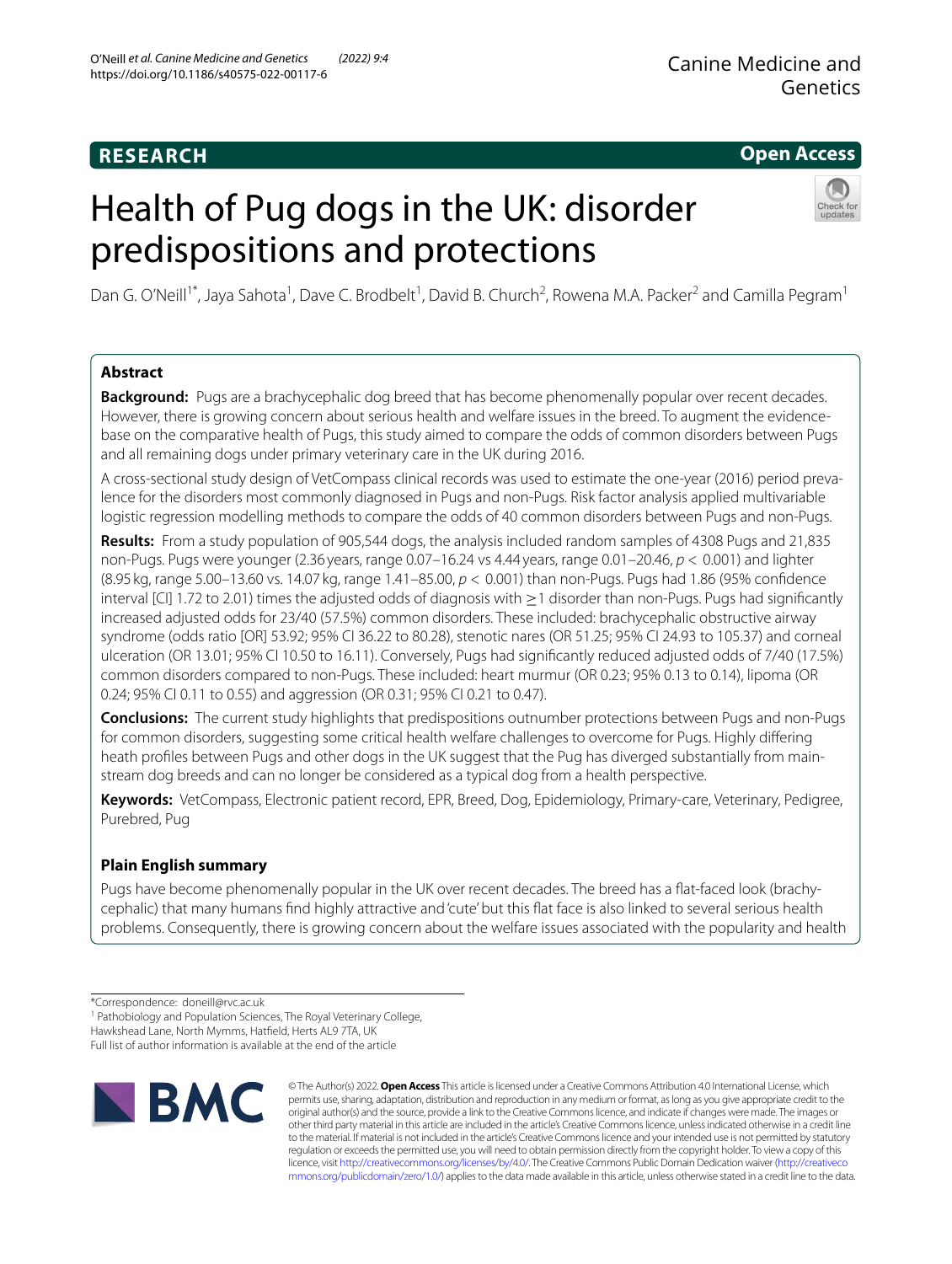issues of Pugs. To get a better overall perspective on the health of Pugs, this study aimed to compare the risks of common disorders between Pugs and all remaining dogs.

The study collected clinical information from frst opinion veterinary practices in the UK that were participating in VetCompass. Dogs were grouped as either Pugs or non-Pugs. Information was gathered from the clinical records on all disorders diagnosed in each group during 2016 and a list of the most common disorders in each group was generated.

From 905,544 dogs in the overall study, there were 16,218 (1.79%) Pugs and 889,326 (98.21%) non-Pugs. Pugs (2.36 years, interquartile range [IQR] 1.16–4.53) were generally younger than non-Pugs (4.44 years, IQR 1.90–8.12). Pugs (8.95 kg, IQR 7.80–10.17) were also generally lower in bodyweight than non-Pugs (14.07 kg, IQR 8.15–25.20). From a combined list of 40 common disorders among both groups of dogs, Pugs had increased risk for 23 (57.5%) but had reduced risk for 7 (17.5%) disorders compared to non-Pugs. The disorders with the highest relative risk in Pugs included brachycephalic obstructive airway syndrome (BOAS) ( $\times$  53.92 risk), narrowed nostrils ( $\times$  51.25), eye ulceration  $(x13.01)$ , and skin fold infection  $(x10.98)$ . Disorders with the lowest relative risk in Pugs included heart murmur  $(x 0.23)$ , fatty lump  $(x 0.24)$ , aggression  $(x 0.31)$ , and wounds  $(x 0.53)$ .

The study provides a broad evidence base on the positive and negative aspects of the health of Pugs. Disease predispositions were more common than disease protections, confrming the hypothesis that there are many critical healthrelated welfare challenges to overcome for Pugs. The widely difering health profles between Pugs and other dogs in the UK suggest that the Pug has now diverged to such an extent from mainstream dog breeds that it can no longer be considered as a typical dog from a health perspective.

## **Background**

Artifcial selection has led to the domestic dog, *Canis lupis familiaris*, becoming the most phenotypically distinct mammalian species on the planet [\[1](#page-9-0), [2\]](#page-9-1). However, distinctly difering health profles have emerged across the spectrum of modern dog breeds that are closely aligned with common conformational features selected by humans such as brachycephaly [\[3](#page-9-2)–[5\]](#page-9-3). Breeds such as Pugs, French Bulldogs and English Bulldogs with a brachycephalic (fat-faced) conformation have become phenomenally popular in the UK over recent decades  $[6-9]$  $[6-9]$ . However, there is growing concern from charity and welfare groups about serious health and welfare issues associated with these popular brachycephalic breeds [[10](#page-9-6), [11](#page-9-7)] based on an expanding world-wide evidence base [[5](#page-9-3), [12\]](#page-9-8). Reflecting these concerns, the current advice for the general public from the UK Brachycephalic Working Group, which comprises members from many of the major UK dog welfare stakeholders, is to 'Stop and think before buying a fatfaced dog' [\[13](#page-9-9)].

Pugs are thought to represent an ancient dog morphology, with 'short-mouthed' dogs that looked similar to the modern Pug documented by Confucius as early as 551BC [[14,](#page-9-10) [15\]](#page-9-11). The name of the breed derives from *pugnus*, the Latin for *fst,* because the side head profle resembles the shape of a closed fist  $[14, 15]$  $[14, 15]$  $[14, 15]$  $[14, 15]$  $[14, 15]$ . The popularity of Pugs has risen sharply over the past two decades, with the UK Kennel Club annual registration data showing a rise from 2116 registrations in 2005 to 6033 registrations in 2020, although their popularity seems to have waned recently [[9\]](#page-9-5).

The Pug's small bodysize, combined with a flat face, large head, bulging eyes and wrinkled forehead, may arouse positive emotions by conforming to the 'baby schema' facial confguration which triggers innate nurturing responses in humans [\[16](#page-9-12)]. Lorenz noted that breeds of dog, such as the Pug, have retained infant-like features into adulthood  $[16]$  $[16]$ , and empirical studies have since demonstrated that these features increase attractiveness, particularly for women [\[17\]](#page-9-13). Recent research found that owners of Pugs exhibited stronger higher emotional closeness with their dog than owners of other brachycephalic breeds, with these emotional bonds particularly high in female owners [[18\]](#page-9-14).

However, these same facial features that humans fnd so appealing have also been widely associated with several conformationally-driven disorders including brachycephalic obstructive airway syndrome (BOAS) [[19](#page-9-15)], corneal ulceration  $[20]$ , dystocia  $[21]$  $[21]$  and upper respiratory tract disorders [\[22](#page-9-18)]. In line with a breed standard that states that the Pug must 'never to appear low on legs, nor lean and leggy' [[23\]](#page-9-19), obesity has been reported as the most common disorder of Pugs and also that Pugs are the dog breed with the highest predisposition for obesity in the UK [[24,](#page-9-20) [25\]](#page-9-21). Predispositions to 41 disorders have been reported worldwide in Pugs [\[4](#page-9-22)].

The Kennel Club's 'Breed Health and Conservation Plan' project aims to redress some of these issues in the pedigree subset of UK Pugs by providing a collaborative basis to create evidence-based strategies to tackle the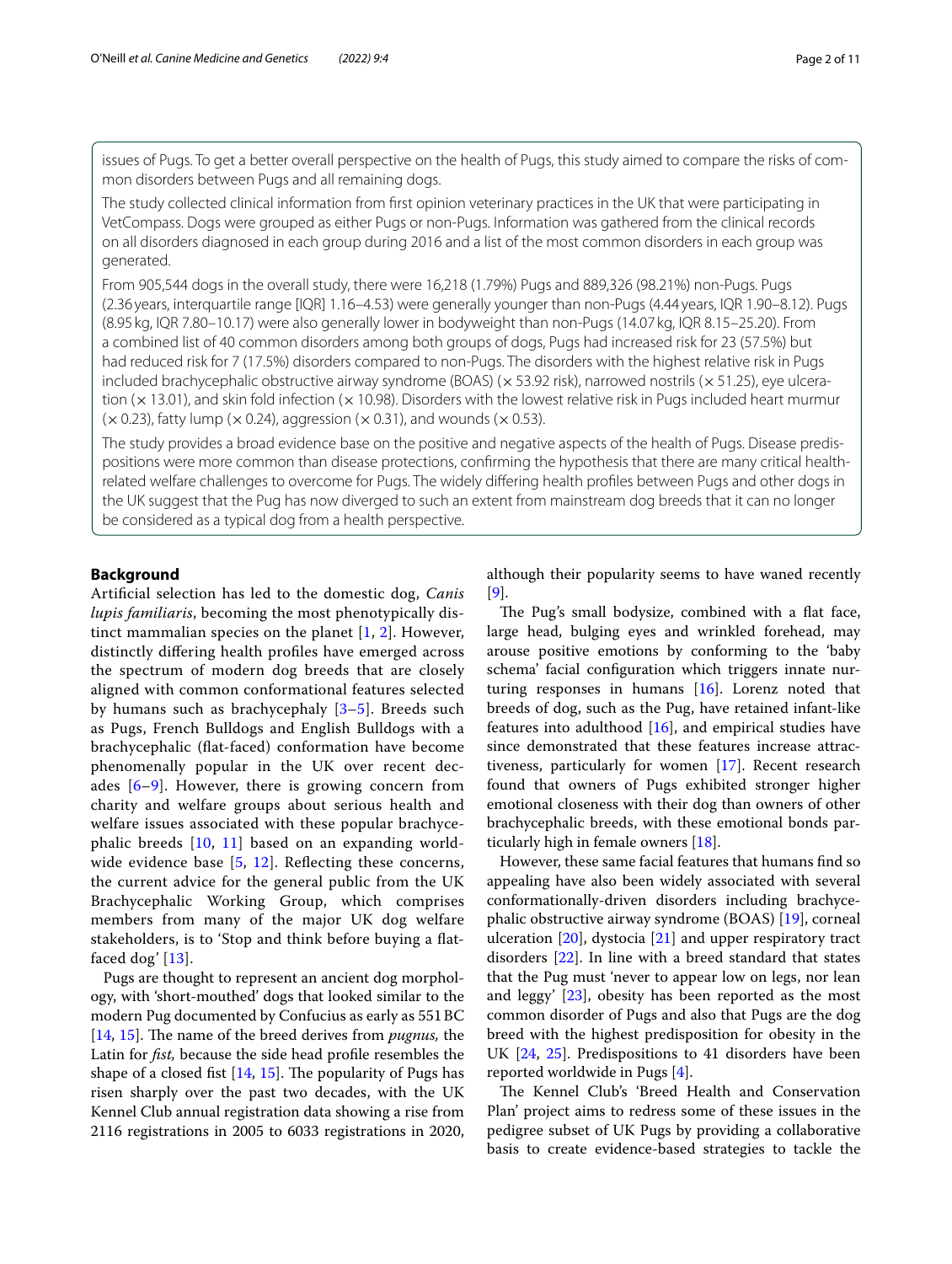most important health priorities  $[26]$  $[26]$ . The 2020 Breed Health and Conservation Plan for Pugs has identifed BOAS, epilepsy, eye conditions, obesity, Pug dog encephalitis, skin conditions and spinal problems as priority health issues for the breed [[27\]](#page-9-24).

However, despite a growing evidence base, there are still information gaps about the health of Pugs relative to the general population of dogs. Many of the previous studies focused on single disorders rather than across a range of disorders [\[20](#page-9-16)] or were based on biased subsets of dogs such as referral populations or the pedigree registered subsets of dogs [\[28\]](#page-9-25). Even those studies that were based on the wider population and across the full range of disorders tended to offer descriptive rather than comparative analyses [[24](#page-9-20)]. In addition, many of the earlier studies applied univariable analytic methods that failed to account for important confounding efects from diferences such as age and bodyweight between Pug and non-Pug populations [[5,](#page-9-3) [24](#page-9-20)]. Much of the previous research in canine health has focused on identifying disorder predispositions (i.e., increased susceptibility to certain disorders) [\[4](#page-9-22)]. However, it is becoming increasingly apparent that greater exploration of disorder protections (i.e., resistance to developing certain disorders) is needed because understanding why breeds do not develop certain disorders may be as, or even more, important as understanding why they do develop these disorders [\[29](#page-9-26), [30\]](#page-9-27). With this background in mind, the current study aimed to explore anonymised veterinary clinical data from the VetCompass Programme [[31](#page-9-28)] to compare the odds of common disorders between Pugs and all remaining dogs under primary veterinary care in the UK during 2016 after accounting for major confounding variables. The objectives were to identify a list of common disorders with predisposition and protection in the Pug. These results could assist breeders, veterinary practitioners and owners with a more reliable evidence base on the health of the wider population of Pugs in the UK to predict, prevent and manage key health and welfare opportunities for the breed. Based on the prior body of evidence suggesting high levels of predispositions in Pugs, the current study hypothesized that the count of disorder predispositions would outnumber the count of disorder protections in Pugs.

# **Methods**

The data extraction, collation and analytic methods used in this study are deliberately similar to other VetCompass studies in order to promote comparability across the study outputs [\[29](#page-9-26), [30,](#page-9-27) [32](#page-9-29)]. The study population included all available dogs under primary veterinary care at 886 clinics participating in the VetCompass Programme during 2016. Dogs under veterinary care had either a)  $\geq$ 1

during both 2015 and 2017  $[31]$  $[31]$ . The data fields included a unique animal identifer along with species, breed, date of birth, sex, neuter status, insurance status and bodyweight, and also clinical information from free-form text clinical notes and treatment with relevant dates [\[33](#page-10-0)].

A cross-sectional study design was used to estimate and compare the one-year (2016) period prevalence of the most commonly diagnosed disorders between random samples of Pugs and all other dogs. Power calculations estimated that 3092 Pugs and 18,549 non-Pugs were required to detect an odds ratio of  $\geq$ 1.5 for a disorder occurring in 1.5% of the non-Pugs, with 80% power and 95% confdence and assuming a 6:1 ratio of non-Pugs to Pugs in the study population [\[24](#page-9-20), [34\]](#page-10-1). Ethics approval was obtained from the RVC Ethics and Welfare Committee (reference number SR2018–1652).

Breed information entered by the participating practices was cleaned and mapped to a VetCompass breed list derived from the VeNom Coding breed list [\[35](#page-10-2)]. Dogs recorded as Pug were categorised as Pug and dogs recorded with any other breed or crossbred term were categorised as non-Pug. Neuter and insurance status was defned at the fnal available EPR. Adult bodyweight described the mean of all bodyweight (kg) values recorded for each dog after reaching 18months old. Mean adult bodyweight was reported by sex for all breeds with adult bodyweight available for at least 100 dogs. Bodyweight was further categorized as "at or above the breed/sex mean", "below the breed/sex mean" and "no recorded bodyweight". Age (years) at the fnal study date (December 31, 2016) was categorised:  $< 1.0$ , 1.0 to  $< 2.0$ , 2.0 to <4.0, 4.0 to <6.0, 6.0 to <8.0 and  $\geq$ 8.0. The veterinary group attended by the study animals were distributed throughout the UK and were categorised as 1–5 for anonymity.

The clinical records of randomly selected subsets of Pugs and non-Pugs were reviewed to extract the most defnitive diagnoses recorded for all disorders with evidence of existence during 2016 as previously described [[33\]](#page-10-0). Randomisation was applied within the VetCompass online database [\(https://www.vetcompass.org](https://www.vetcompass.org)) using the built-in Microsoft function RAND (Transact-SQL). Elective (e.g., neutering) or prophylactic (e.g., vaccination) clinical events were not included. Disorders described within the clinical notes using presenting sign terms (e.g., 'vomiting' or 'vomiting and diarrhoea'), but without a formally recorded clinical diagnostic term, were included using the first sign listed (e.g., vomiting). The extracted diagnosis terms were mapped to a dual hierarchy of diagnostic precision for analysis: specifc-level precision (maximal diagnostic precision recorded within the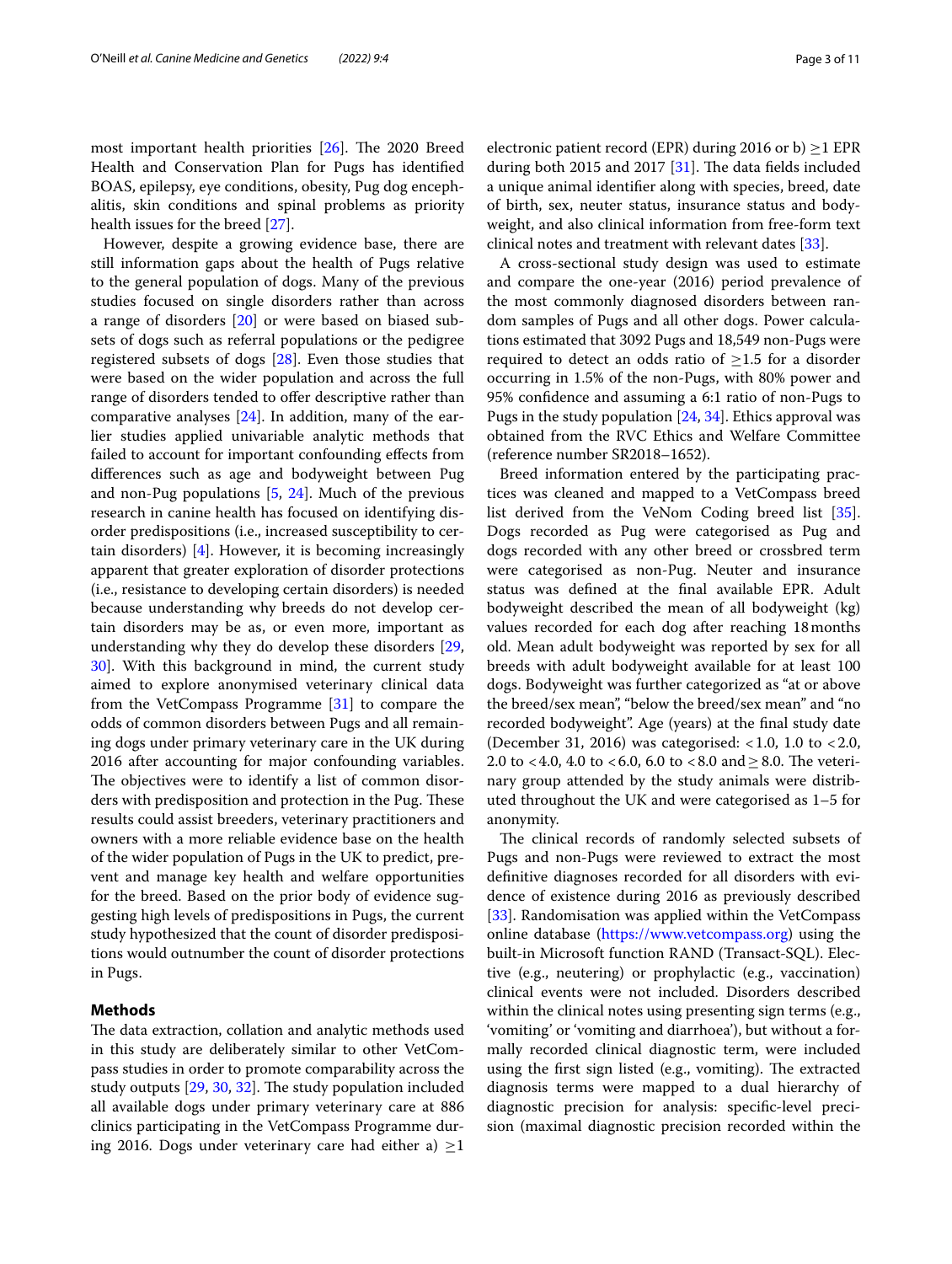clinical notes) and grouped-level precision (general level of diagnostic precision) as previously described [\[33\]](#page-10-0).

Following data checking for internal validity and cleaning in Excel (Microsoft Office Excel 2013, Microsoft Corp.), analyses were conducted using SPSS version 24.0 (IBM Corp). The sex-neuter status, age, adult bodyweight and insurance status for Pugs and non-Pugs under veterinary care during 2016 were described. One-year period prevalence described the probability of diagnosis at least once during 2016 within Pugs and non-Pugs [[33\]](#page-10-0). All disorders among the 30 most common disorders for Pugs and for non-Pugs were combined into an overall list of common disorders that included 40 specifc-level disorders and 32 grouped-level disorders. Non-normally distributed continuous variables were summarised using median, interquartile range (IQR) and range. Univariable statistical comparisons used Mann-Whitney U test and chi-square test as appropriate [\[36\]](#page-10-3). Multivariable binary logistic regression modelling was used to report the adjusted odd ratios (aOR) comparing Pugs with non-Pugs for each disorder in the combined lists of common disorders. A separate model was created for each individual specifc-level and grouped disorder. Information theory was applied to generate a list of confounding variables that were consistently included alongside the breed variable in each model [\[37](#page-10-4), [38](#page-10-5)]. Breed was an a priori factor of interest and each model additionally included age (years), sex-neuter status, at/above or below mean bodyweight, insurance status and veterinary group. Statistical signifcance was set at the 5% level. At a summary level of disorder diagnosis, dogs were binary-classifed with either no disorder or  $\geq$  1 disorder during 2016. The multivariable modelling approach above was also used to report the odds of diagnosis with  $\geq$ 1 disorder during 2016 in Pugs compared with non-Pugs.

## **Results**

The study population of 905,544 dogs under veterinary care during 2016 in the UK included 16,218 (1.79%) Pugs and 889,326 (98.21%) non-Pugs. Random samples of 4308/16,218 (26.56%) Pugs and 21,835/889,326 (2.46%) non-Pugs were included in the analysis. Data completeness were breed 99.7%, age 98.8%, sex-neuter status 99.7%, insurance status 100.0% and bodyweight 65.4%.

Descriptive results were reported on 4308 Pugs and 21,835 non-Pugs (Table [1\)](#page-3-0). The median age of Pugs (2.36years, IQR 1.16–4.53, range 0.07–16.24) was substantially and signifcantly younger than for non-Pugs (4.44years, IQR 1.90–8.12, range 0.01–20.46) (*p* < 0.001). The median bodyweight of Pugs (8.95 kg, IQR 7.80-10.17, range 5.00–13.60) was substantially and signifcantly lighter than for non-Pugs (14.07kg, IQR 8.15–25.20, range 1.41–85.00) (*p* < 0.001).

| Variable                                               | Category                | Pug count (%) | Non-Pug count (%) | P-value |
|--------------------------------------------------------|-------------------------|---------------|-------------------|---------|
| Age (years)                                            | < 1.0                   | 855 (20.1)    | 2413 (11.2)       | < 0.001 |
|                                                        | $1.0 \text{ to } 2.0$   | 1031 (24.2)   | 3186 (14.8)       |         |
|                                                        | $2.0 \text{ to } 4.0$   | 1109 (26.1)   | 4340 (20.1)       |         |
|                                                        | $4.0 \text{ to } < 6.0$ | 598 (14.1)    | 3383 (15.7)       |         |
|                                                        | $6.0 \text{ to } < 8.0$ | 350 (8.2)     | 2748 (12.7)       |         |
|                                                        | $\geq 8.0$              | 311(7.3)      | 5521 (25.6)       |         |
| Sex-neuter status                                      | Male entire             | 1583 (36.9)   | 6318 (29.0)       | < 0.001 |
|                                                        | Male neutered           | 702 (16.4)    | 5154 (23.7)       |         |
|                                                        | Female entire           | 1433 (33.4)   | 5517 (25.3)       |         |
|                                                        | Female neutered         | 575 (13.4)    | 4780 (22.0)       |         |
| At/above or below mean bodyweight for<br>breed and sex | At or above             | 1163(27.0)    | 6402 (29.3)       | < 0.001 |
|                                                        | Below                   | 1300 (30.2)   | 8248 (37.8)       |         |
|                                                        | Not recorded            | 1845 (42.8)   | 7185 (32.9)       |         |
| Insurance status                                       | Insured                 | 546 (12.7)    | 2912 (13.3)       | 0.241   |
|                                                        | Not insured             | 3762 (87.3)   | 18,923 (86.7)     |         |
| Vet Group                                              |                         | 2000 (46.4)   | 9851 (45.1)       | < 0.001 |
|                                                        | 2                       | 1518 (35.2)   | 7174 (32.9)       |         |
|                                                        | 3                       | 618 (14.3)    | 3742 (17.1)       |         |
|                                                        | 4                       | 138(3.2)      | 994 (4.6)         |         |
|                                                        | 5                       | 34(0.8)       | 74(0.3)           |         |
|                                                        |                         |               |                   |         |

<span id="page-3-0"></span>**Table 1** Descriptive statistics for demographic characteristics in Pugs ( $n = 4308$ ) and non-Pugs ( $n = 21,835$ ) under primary veterinary care in the UK. The *P*-value represents comparison of demographic variables between Pugs and non-Pugs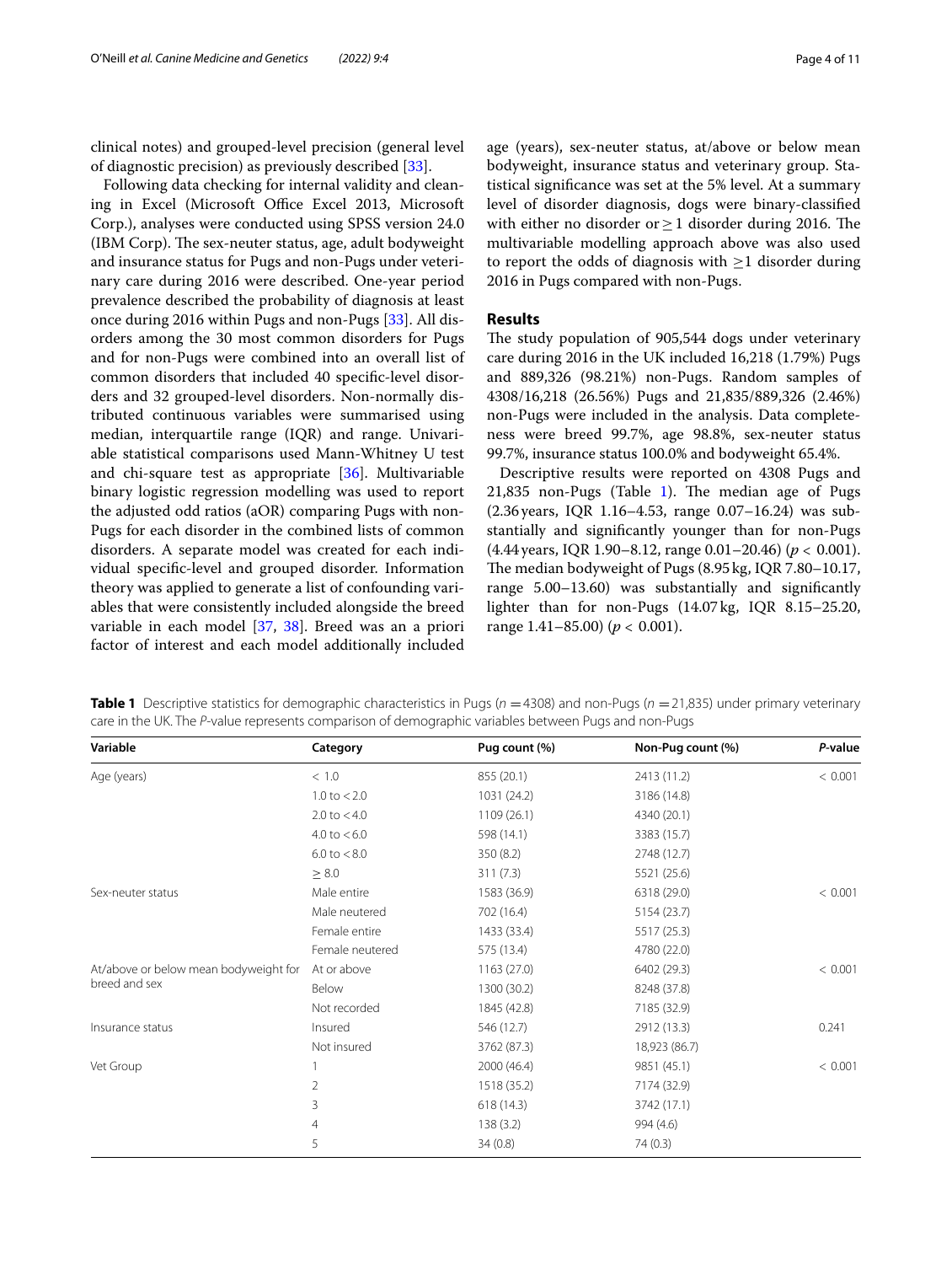Of the Pugs, 3164/4308 (73.4%) were diagnosed with  $≥1$  disorder compared with 14,408/21,835 (66.0%) of the non-Pugs. The remaining dogs not diagnosed with at least one disorder either received prophylactic care or did not visit the veterinary practice during 2016. Multivariable modelling identifed that Pugs had 1.86 (95% confdence interval [CI] 1.72 to 2.01) times the adjusted odds of diagnosis with  $>1$  disorder than non-Pugs ( $p < 0.001$ ).

At a specifc-level of diagnostic precision, after accounting for confounding using multivariable methods, Pugs had signifcantly increased adjusted odds of 23/40 (57.5%) specifc-level disorders compared to non-Pugs. These included: BOAS (odds ratio [OR] 53.92; 95% CI 36.22 to 80.28;  $p < 0.001$ ), stenotic nares (OR 51.25; 95% CI 24.93 to 105.37;  $p < 0.001$ ), corneal ulceration (OR 13.01; 95% CI 10.50 to 16.11;  $p < 0.001$ ), skin fold dermatitis (OR 10.98; 95% CI 7.64 to 15.76; *p* < 0.001) and aural discharge (OR 9.61; 95% CI 6.36 to 14.53;  $p < 0.001$ ). Conversely, Pugs had significantly reduced adjusted odds of 7/40 (17.5%) specifc-level disorders compared to non-Pugs. These included: heart murmur (OR 0.23; 95% 0.13 to 0.14; *p* < 0.001), lipoma (OR 0.24; 95% CI 0.11 to 0.55; *p* =0.001), aggression (OR 0.31; 95% CI 0.21 to 0.47; *p* < 0.001), wounds (OR 0.53; 95% CI 0.38 to 0.72;  $p < 0.001$ ) and foreign body (OR 0.62; 95% CI 0.44 to 0.87;  $p = 0.006$ ) (Table [2\)](#page-5-0).

At a grouped-level of diagnostic precision, after accounting for confounding using multivariable methods, Pugs had signifcantly increased adjusted odds of 23/32 (71.9%) grouped-level disorders compared to non-Pugs. These included: lower respiratory tract disorder (OR 7.50; 95% CI 5.81 to 9.68; *p* < 0.001), oral cavity disorder (OR 6.28; 95% CI 4.50 to 8.76;  $p < 0.001$ ), upper respiratory tract disorder (OR 5.96; 95% CI 5.31 to 6.69; *p* < 0.001), abdominal disease (OR 5.48; 95% CI 3.84 to 7.82; *p* < 0.001) and brain disorder (OR 3.95; 95% CI 3.17 to 4.91;  $p < 0.001$ ). Conversely, Pugs had significantly reduced odds of 2/32 (6.3%) grouped-level disorders compared to non-Pugs. These were: endocrine system disorder (OR 0.39; 95% CI 0.17 to 0.88; *p* =0.024) and behaviour disorder (OR 0.50; 95% CI 0.41 to 0.61; *p* < 0.001) (Table [3](#page-6-0)).

#### **Discussion**

Based on a background of high popularity combined with high concern for the health and welfare of Pugs, this study explored UK primary-care veterinary data to identify predispositions and protections among common disorders in Pugs and non-Pugs. Pugs were generally younger and lighter than non-Pugs in the UK and hence multivariable methods were used to adjust for demographic confounding efects [\[5](#page-9-3)]. In line with the study hypothesis, the study identifed substantially more predispositions than protections for Pugs, supporting prior reports of poor health status for Pugs overall. However, the paper also highlights some important disorder protections that may help to explain the enduring popularity of the breed [[9\]](#page-9-5).

Predisposition to disorders associated with selection towards extremes of conformation in dog breeds have been reported since Charles Darwin theorised in 1868 that muscular defects in Scottish Deerhounds were related to their giant size [[39](#page-10-6)]. Since then, a growing and large body of evidence has accumulated on breed predispositions related to conformation in dogs [\[3](#page-9-2), [4](#page-9-22)]. Conversely, the extent of the health diferences between a breed and all remaining dogs could be taken as a measure of divergence of that breed from the mainstream of dogs [[32\]](#page-9-29). With this perspective, the current study suggests that Pugs have diverged substantially from other dogs because Pugs showed difering odds (either predisposition or protection) for 30/40 (75%) of common disorders. Given that 23/30 (76.7%) of these diferences were predispositions rather than protections, this further suggests that divergence from mainstream dog characteristics in Pugs has selected towards greater negative than positive effects for the breed. The results for the French Bulldog, another breed with extreme brachycephaly, were similar to those for the Pug, showing French Bulldogs difered to other dogs in 31/43 (72.1%) of common disorders, showing predispositions in 20/31 (64.5%) and protections in 11/31 (35.5%) [\[32](#page-9-29)]. Studies with similar design to the current study have previously reported that Labrador Retrievers difered to other dogs in 19/35 (54.3%) of common disorders, showing predispositions in 12/19 (63.2%) and protections in 7/19 (36.8%) [\[30](#page-9-27)]. Stafordshire Bull Terriers difered to other dogs in 9/36 (25.0%) of common disorders, showing predispositions in 4/9 (44.4%) and protections in 5/9 (55.6%) [ $29$ ]. The current findings support the concerns of large welfare collaborations, such as the UK Brachycephalic Working Group [\[13](#page-9-9)], that many Pugs sufer from seriously compromised health and welfare related to their breed. Although efforts are underway to redress some of these issues by health programmes such as the Kennel Club's 'Breed health and Conservation Plan' project [\[26](#page-9-23)] and the Pug Breed Council's 'Pug 5 Star health Scheme', the advice in the meantime from the Brachycephalic Working Group is for prospective owners to 'Stop and think before buying a fat-faced dog' [\[13](#page-9-9)]. Future work that aims for deeper understanding of the overall conformation-related welfare burden could additionally aim to explore the efects from severity and duration of these predisposed disorders in Pugs [\[40](#page-10-7)].

Deeper understanding of the innate health risks associated with extreme brachycephaly can be gained by comparison of ultra-predispositions between breeds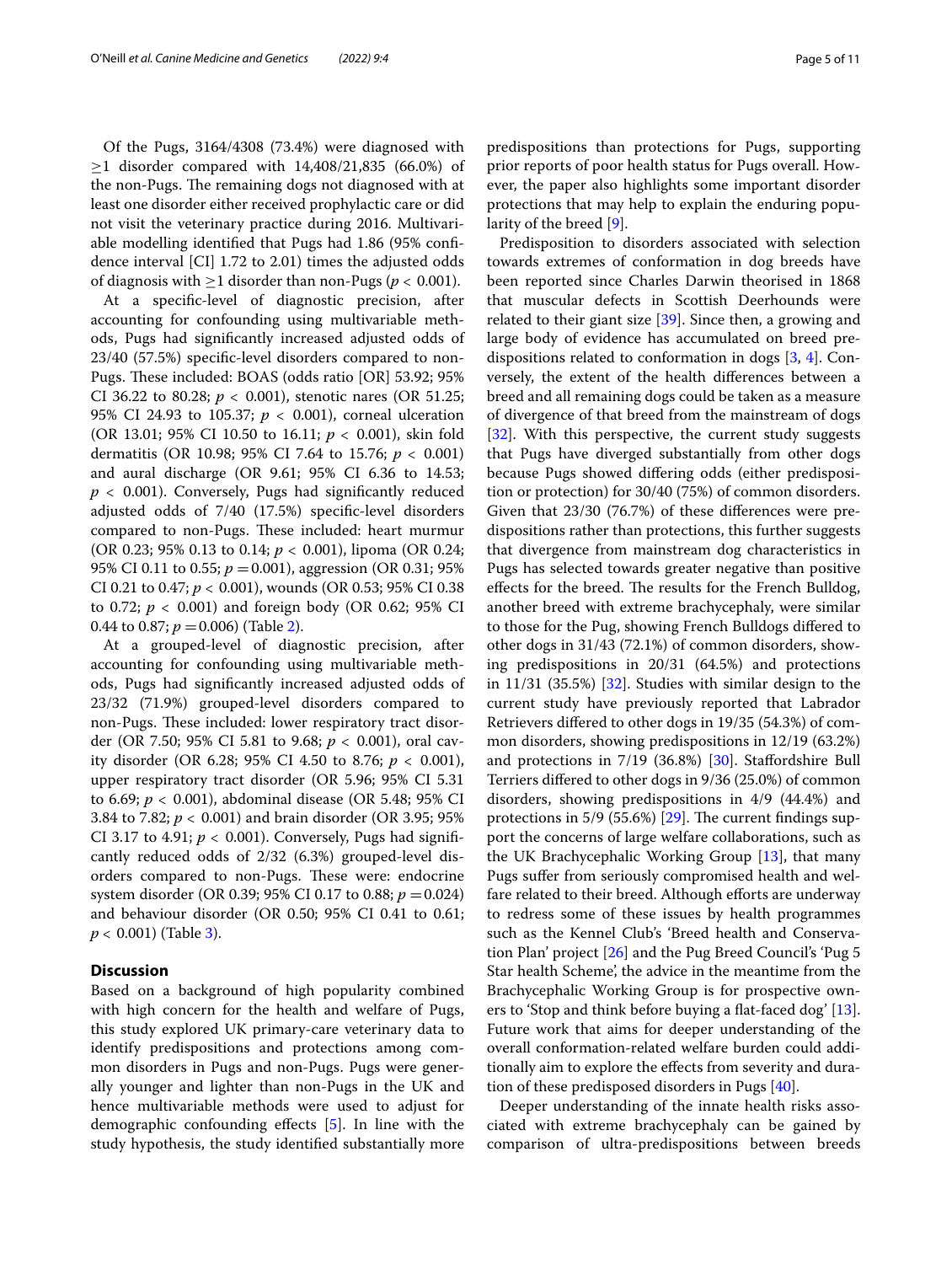<span id="page-5-0"></span>**Table 2** Multivariable logistic regression odds ratios with corresponding 95% CI (confdence interval) for the combined list from the 30 most common disorders in Pugs and the 30 most common disorders in non-Pugs at a *specifc-level of diagnostic precision* recorded in dogs under primary veterinary care at UK practices participating in the VetCompass™ Programme from January 1st 2016 to December 31st, 2016. The results are adjusted for the effects of age, sex-neuter status, at/above or below mean bodyweight, insurance status and vet group. Specifc-level precision describes the original extracted terms at the maximal diagnostic precision recorded within the clinical notes

| Specific-level disorder                       | Pug Count (%) | Non-Pug Count (%) | Odds ratio | 95% Clª         | P-value |
|-----------------------------------------------|---------------|-------------------|------------|-----------------|---------|
| Brachycephalic obstructive airway<br>syndrome | 285 (6.6)     | 29(0.1)           | 53.92      | 36.22 to 80.28  | < 0.001 |
| Stenotic nares                                | 116(2.7)      | 8(0.0)            | 51.25      | 24.93 to 105.37 | < 0.001 |
| Corneal ulceration                            | 294 (6.8)     | 153(0.7)          | 13.01      | 10.50 to 16.11  | < 0.001 |
| Skin fold dermatitis                          | 101(2.3)      | 51(0.2)           | 10.98      | 7.64 to 15.76   | < 0.001 |
| Aural discharge                               | 77(1.8)       | 36(0.2)           | 9.61       | 6.36 to 14.53   | < 0.001 |
| Allergic skin disorder                        | 69 (1.6)      | 64(0.3)           | 5.88       | 4.10 to 8.42    | < 0.001 |
| Demodicosis                                   | 72(1.7)       | 45(0.2)           | 5.61       | 3.82 to 8.26    | < 0.001 |
| Retained deciduous tooth                      | 235(5.5)      | 210(1.0)          | 4.31       | 3.54 to 5.24    | < 0.001 |
| Obesity                                       | 751 (17.4)    | 1515 (6.9)        | 3.89       | 3.51 to 4.32    | < 0.001 |
| Umbilical hernia                              | 200(4.6)      | 189 (0.9)         | 3.72       | 3.02 to 4.59    | < 0.001 |
| Ocular discharge                              | 83 (1.9)      | 157(0.7)          | 2.55       | 1.93 to 3.38    | < 0.001 |
| Overgrown nails                               | 507 (11.8)    | 1198 (5.5)        | 2.55       | 2.27 to 2.86    | < 0.001 |
| Cryptorchidism                                | 89 (2.1)      | 124(0.6)          | 2.52       | 1.89 to 3.35    | < 0.001 |
| Patellar luxation                             | 93(2.2)       | 219 (1.0)         | 2.26       | 1.75 to 2.92    | < 0.001 |
| Anal sac impaction                            | 378 (8.8)     | 1040 (4.8)        | 2.23       | 1.96 to 2.54    | < 0.001 |
| Alopecia                                      | 75 (1.7)      | 178 (0.8)         | 2.19       | 1.65 to 2.90    | < 0.001 |
| Otitis externa                                | 556 (12.9)    | 1579 (7.2)        | 2.04       | 1.83 to 2.28    | < 0.001 |
| Coughing                                      | 69(1.6)       | 210(1.0)          | 1.94       | 1.45 to 2.59    | < 0.001 |
| Post-operative wound                          | 98(2.3)       | 263 (1.2)         | 1.82       | 1.43 to 2.33    | < 0.001 |
| Pyoderma                                      | 87(2.0)       | 304 (1.4)         | 1.57       | 1.22 to 2.02    | < 0.001 |
| Vomiting                                      | 194 (4.5)     | 666(3.1)          | 1.41       | 1.19 to 1.67    | < 0.001 |
| Conjunctivitis                                | 127(2.9)      | 490 (2.2)         | 1.31       | 1.07 to 1.61    | 0.010   |
| Atopic dermatitis                             | 51(1.2)       | 249 (1.1)         | 1.26       | 0.92 to 1.72    | 0.146   |
| Diarrhoea                                     | 215(5.0)      | 839 (3.8)         | 1.19       | 1.02 to 1.40    | 0.029   |
| Pododermatitis                                | 56(1.3)       | 294 (1.3)         | 1.11       | 0.83 to 1.49    | 0.494   |
| Gastroenteritis                               | 63(1.5)       | 288 (1.3)         | 1.07       | 0.81 to 1.42    | 0.643   |
| Kennel cough                                  | 47(1.1)       | 214 (1.0)         | 1.05       | 0.76 to 1.45    | 0.793   |
| Pruritus                                      | 67(1.6)       | 359 (1.6)         | 0.98       | 0.75 to 1.29    | 0.903   |
| Skin mass                                     | 51(1.2)       | 459 (2.1)         | 0.94       | 0.69 to 1.26    | 0.662   |
| Periodontal disease                           | 315(7.3)      | 2758 (12.6)       | 0.91       | 0.80 to 1.04    | 0.156   |
| Flea infestation                              | 85(2.0)       | 450(2.1)          | 0.89       | 0.70 to 1.13    | 0.340   |
| Skin cyst                                     | 23(0.5)       | 230(1.1)          | 0.74       | 0.47 to 1.14    | 0.170   |
| Osteoarthritis                                | 28(0.6)       | 519 (2.4)         | 0.71       | 0.48 to 1.06    | 0.091   |
| Lameness                                      | 68 (1.6)      | 578 (2.6)         | 0.66       | 0.51 to 0.85    | 0.002   |
| Claw injury                                   | 36(0.8)       | 305 (1.4)         | 0.64       | 0.45 to 0.92    | 0.016   |
| Foreign body                                  | 40 (0.9)      | 277 (1.3)         | 0.62       | 0.44 to 0.87    | 0.006   |
| Wound                                         | 44 (1.0)      | 393 (1.8)         | 0.53       | 0.38 to 0.72    | < 0.001 |
| Aggression                                    | 27(0.6)       | 489 (2.2)         | 0.31       | 0.21 to 0.47    | < 0.001 |
| Lipoma                                        | 6(0.1)        | 320 (1.5)         | 0.24       | 0.11 to 0.55    | 0.001   |
| Heart murmur                                  | 12(0.3)       | 473 (2.2)         | 0.23       | 0.13 to 0.41    | < 0.001 |

<sup>a</sup> *CI* confidence interval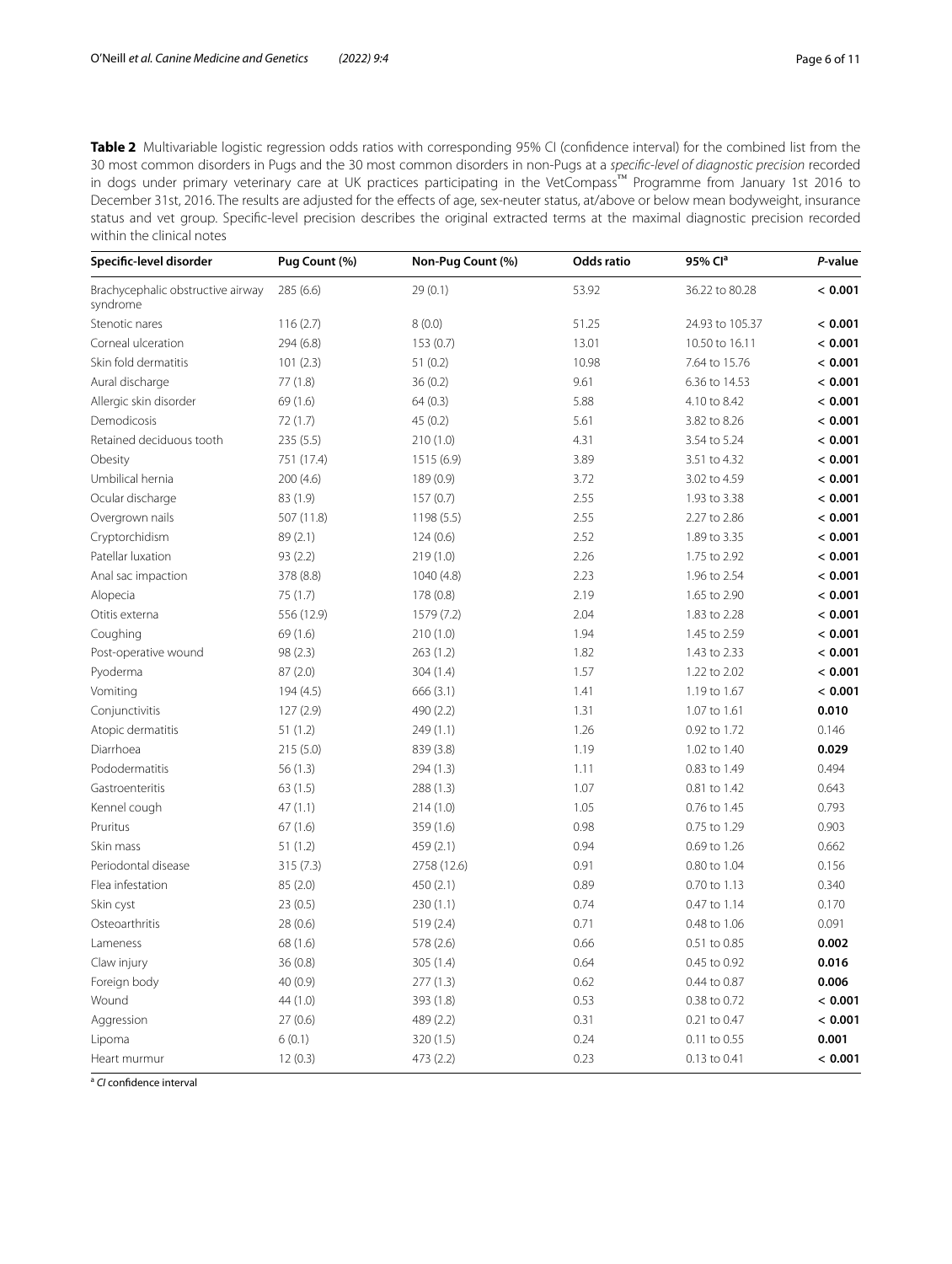<span id="page-6-0"></span>**Table 3** Multivariable logistic regression odds ratios with corresponding 95% CI (confidence interval) for the combined list from the 30 most common disorders in Pugs and the 30 most common disorders in non-Pugs at a *grouped-level of diagnostic precision* recorded in dogs under primary veterinary care at UK practices participating in the VetCompass™ Programme from January 1st 2016 to December 31st, 2016. The results are adjusted for the efects of age, sex-neuter status, at/above or below mean bodyweight, insurance status and vet group. Grouped-level precision describes the original extracted terms mapped to a general level of diagnostic precision

| Grouped-level disorder                     | Pug Count (%) | Non-Pug Count (%) | Odds ratio | 95% Cl <sup>a</sup> | P-value |
|--------------------------------------------|---------------|-------------------|------------|---------------------|---------|
| Lower respiratory tract disorder           | 143(3.3)      | 143(0.7)          | 7.50       | 5.81 to 9.68        | < 0.001 |
| Oral cavity disorder                       | 77(1.8)       | 90(0.4)           | 6.28       | 4.50 to 8.76        | < 0.001 |
| Upper respiratory tract disorder           | 711 (16.5)    | 746 (3.4)         | 5.96       | 5.31 to 6.69        | < 0.001 |
| Abdominal disease                          | 65(1.5)       | 81 (0.4)          | 5.48       | 3.84 to 7.82        | < 0.001 |
| Brain disorder                             | 143(3.3)      | 306 (1.4)         | 3.95       | 3.17 to 4.91        | < 0.001 |
| Hernia                                     | 209 (4.9)     | 236(1.1)          | 3.24       | 2.66 to 3.94        | < 0.001 |
| Ophthalmological disorder                  | 679 (15.8)    | 1506 (6.9)        | 3.19       | 2.87 to 3.54        | < 0.001 |
| Collapsed                                  | 54(1.3)       | 159(0.7)          | 3.15       | 2.26 to 4.40        | < 0.001 |
| Urinary system disorder                    | 104(2.4)      | 257(1.2)          | 3.03       | 2.37 to 3.88        | < 0.001 |
| Female reproductive system disorder        | 161(3.7)      | 314(1.4)          | 2.53       | 2.06 to 3.11        | < 0.001 |
| Congenital disorder                        | 42 (1.0)      | 60(0.3)           | 2.48       | 1.64 to 3.73        | < 0.001 |
| Appetite disorder                          | 61(1.4)       | 156(0.7)          | 2.46       | 1.80 to 3.38        | < 0.001 |
| Male reproductive system disorder          | 113(2.6)      | 200(0.9)          | 2.41       | 1.88 to 3.08        | < 0.001 |
| Ear disorder                               | 651 (15.1)    | 1775 (8.1)        | 2.17       | 1.96 to 2.41        | < 0.001 |
| Claw/nail disorder                         | 542 (12.6)    | 1538 (7.0)        | 2.12       | 1.90 to 2.36        | < 0.001 |
| Anal sac disorder                          | 385 (8.9)     | 1217 (5.6)        | 1.97       | 1.74 to 2.23        | < 0.001 |
| Spinal cord disorder                       | 46(1.1)       | 210(1.0)          | 1.93       | 1.38 to 2.71        | < 0.001 |
| Incontinence                               | 30(0.7)       | 187(0.9)          | 1.90       | 1.26 to 2.85        | 0.002   |
| Complication associated with clinical care | 149(3.5)      | 405 (1.8)         | 1.75       | 1.44 to 2.13        | < 0.001 |
| Lethargy                                   | 77(1.8)       | 270(1.2)          | 1.65       | 1.26 to 2.16        | < 0.001 |
| Skin disorder                              | 721 (16.7)    | 2755 (12.6)       | 1.51       | 1.38 to 1.66        | < 0.001 |
| Dental disorder                            | 577 (13.4)    | 3082 (14.1)       | 1.42       | 1.28 to 1.57        | < 0.001 |
| Adverse reaction to drug                   | 42 (1.0)      | 162(0.7)          | 1.16       | 0.82 to 1.65        | 0.404   |
| Mass                                       | 147(3.4)      | 1130(5.2)         | 1.13       | 0.94 to 1.36        | 0.204   |
| Parasite infestation                       | 217(5.0)      | 833 (3.8)         | 1.13       | 0.97 to 1.33        | 0.120   |
| Enteropathy                                | 529 (12.3)    | 2291 (10.5)       | 1.12       | 1.00 to 1.24        | 0.037   |
| Neoplasia                                  | 132(3.1)      | 1125(5.1)         | 1.07       | 0.88 to 1.30        | 0.480   |
| Heart disease                              | 67(1.6)       | 643 (2.9)         | 0.96       | 0.74 to 1.25        | 0.759   |
| Musculoskeletal disorder                   | 263(6.1)      | 1898 (8.7)        | 0.96       | 0.83 to 1.10        | 0.528   |
| Traumatic injury                           | 145(3.4)      | 809 (3.7)         | 0.84       | 0.69 to 1.01        | 0.058   |
| Behaviour disorder                         | 108(2.5)      | 1122(5.1)         | 0.50       | 0.41 to 0.61        | < 0.001 |
| Endocrine system disorder                  | 6(0.1)        | 191 (0.9)         | 0.39       | 0.17 to 0.88        | 0.024   |

<sup>a</sup> *CI* confdence interval

with extreme brachycephaly such as Pugs and French Bulldogs. Ultra-predispositions have been defned as disorders with odds over 4 times higher in a breed compared with all other dogs not of that breed [\[32](#page-9-29)]. Exploration of ultra-predispositions among common disorders ofer insights into the key health welfare issues associated that unique breed. In the current study, Pugs are reported with 8 ultra-predispositions among 30 common disorders (26.7%). French Bulldogs have previously been reported with a remarkably similar proportion (25.6%), showing 11 ultra-predispositions among 43 common

disorders [\[32\]](#page-9-29). Even more remarkable is the fnding that 7 of the 8 ultra-predispositions in Pugs are shared as ultra-predispositions in French Bulldogs: BOAS, stenotic nares, corneal ulceration, skin fold dermatitis, aural discharge, allergic skin disorder and demodicosis. These similarities in ultra-predispositions between two breeds that have similarly been selected by humans for extreme brachycephaly add further weight to the growing evidence base on the health welfare harms associated with extreme brachycephaly [\[13](#page-9-9), [23](#page-9-19), [41\]](#page-10-8).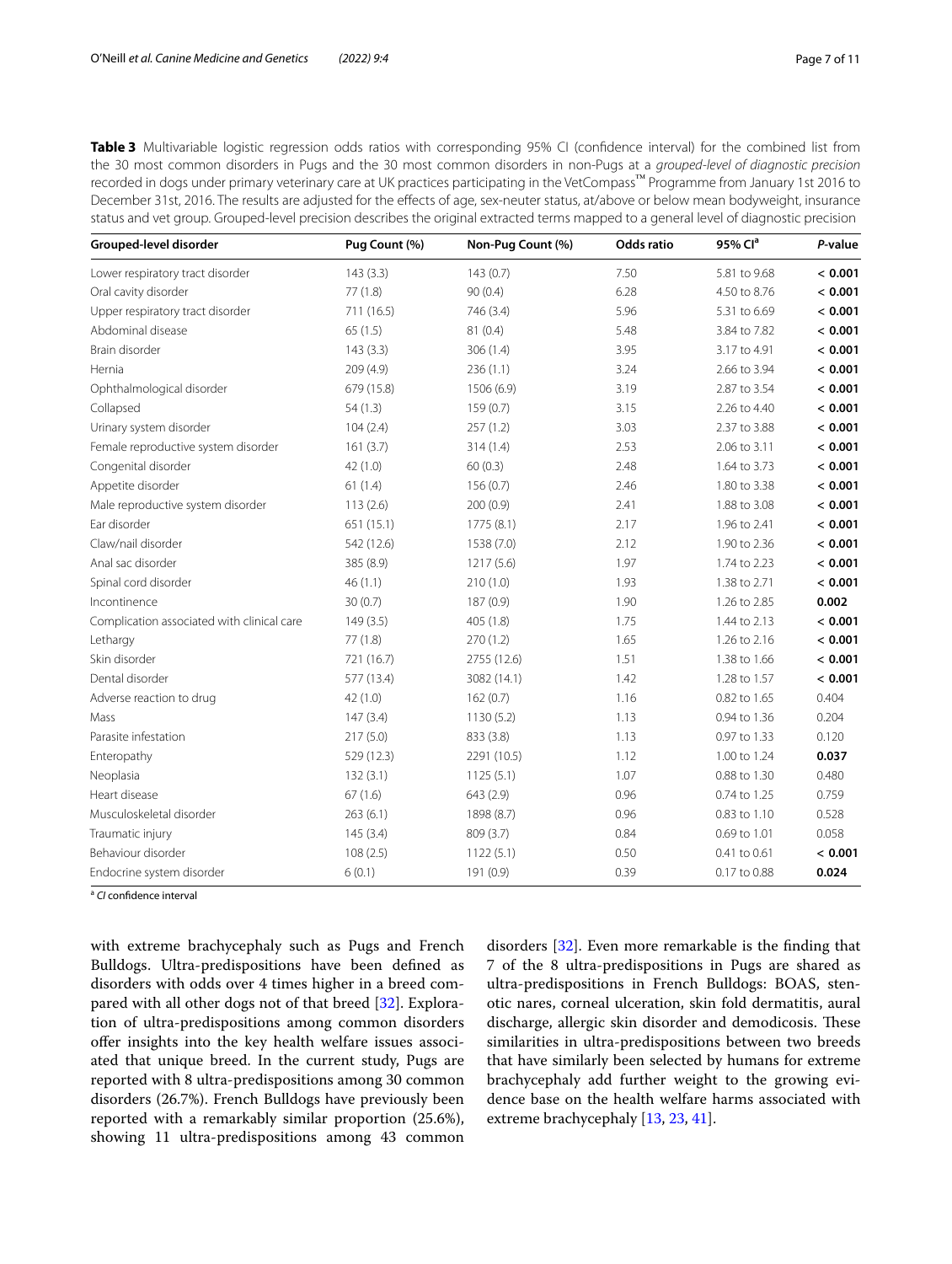Obesity was the most common disorder in Pugs, afecting 17.4% of the Pugs compared with just 6.9% of the non-Pugs. This high prevalence concurs with the findings of an earlier study of frst opinion clinical records that similarly highlighted obesity as the most common disorder in Pugs in the UK [[24\]](#page-9-20). Pugs were also strongly predisposed to obesity, showing 3.89 times the adjusted odds compared with non-Pugs in the current study. Overweight and obesity bring severe welfare consequences for afected dogs, including shortened life span  $[42, 43]$  $[42, 43]$  $[42, 43]$  $[42, 43]$  $[42, 43]$ , reduced quality of life  $[44, 45]$  $[44, 45]$  $[44, 45]$  $[44, 45]$  and increased risk for osteoarthritis, diabetes mellitus and neoplasia [[46\]](#page-10-13). Obesity presents additional challenges specifcally for Pugs by compounding their intrinsically high predisposition for BOAS [[47,](#page-10-14) [48\]](#page-10-15). As a consequence, it may be prudent to immediately revise the Pug Kennel Club breed standard by replacing the current wording that the breed should 'never to appear low on legs, nor lean and leggy' with alternative wording that prioritises health over human appeal by promoting leanness in the breed [[23](#page-9-19)]. It is worth noting that absolute bodyweight in kilograms should not be confated with body condition score  $[25]$  $[25]$ . The current study reports that Pugs are highly predisposed to obesity despite having signifcantly lower median absolute adult bodyweight compared to non-Pugs (8.95kg, vs 14.07kg respectively).

 Reduced risk of aggression (OR 0.31) featured highly among the 7/40 disorder protections reported here in Pugs. French bulldogs, another extreme brachycephalic breed with huge popularity, were similarly reported recently with protection to aggression (OR 0.64) [\[32](#page-9-29)]. The Kennel Club breed standard describes Pugs as "even tempered, happy and lively disposition" [\[23\]](#page-9-19). In both owner-reported and practical tests of dog behaviour, brachycephalic dogs are reported to be more afectionate, cooperative and interactive with unfamiliar humans than longer-muzzled dogs [[49,](#page-10-16) [50](#page-10-17)]. Such positive behavioural traits may drive owner attraction and engender loyalty towards the breed, with recent qualitative research fnding that owners of brachycephalic breeds (including the Pug) recommended their breed based on their loving and afectionate natures, being comical or 'clown like', playful and easily trained  $[51]$ . The commonality in 'protection' against aggression across brachycephalic breeds may refect shared genetic factors underpinning dog behaviour, but may also refect shared perceptual diferences of their owners, given that this ownership group are known to have divergent assessments of dog health and welfare compared with veterinary professionals [\[18](#page-9-14), [51\]](#page-10-18). Although Pugs are often considered by owners as the ideal companion dog, particularly for households with children [\[51](#page-10-18), [52\]](#page-10-19), and were rated a 'very low' aggressive breed by veterinary surgeons in New Zealand [\[53](#page-10-20)], there is limited evidence outside of human perceptions that Pugs are less aggressive than other dogs breeds. Furthermore, there is limited robust evidence that breed per se is a risk or protective factor for dog bites [\[54\]](#page-10-21). Consequently, caution should be exercised before promoting Pugs as superior family pets based on perceived lower aggression [\[55](#page-10-22)]).

Pugs are considered as a breed with extreme brachycephaly, with very low craniofacial ratios (CFR) that are evident phenotypically as a very fat face in the living dogs (mean  $CFR = 0.08$  in two separate UK populations)  $[19, 48]$  $[19, 48]$  $[19, 48]$  $[19, 48]$ . The extremely flattened faces and heads of Pugs have been associated with respiratory disorders, including BOAS [\[19](#page-9-15), [48\]](#page-10-15), as well as upper respiratory tract disorders in general [\[22](#page-9-18), [56](#page-10-23)]. As a brachycephalic breed, although it was unsurprising to fnd a higher prevalence and odds ratio for BOAS in the current study for Pugs, the scale of these diferences was notable. Pugs represented 6.6% of dogs recorded with BOAS in a single year compared with just 0.1% of non-Pugs, and Pugs were 53.92 times more likely to have BOAS compared with non-Pugs. Stenotic nares, a common anatomical component of the BOAS syndrome [\[19](#page-9-15), [57\]](#page-10-24), was also highly predisposed in Pugs (odds ratio 51.25), with 2.7% of Pugs afected compared with almost none of the non-Pugs. Indeed, BOAS and stenotic nares represented the two disorders with the highest predispositions in Pugs.

Despite worryingly high prevalence of BOAS, a condition with a high welfare impact  $[48]$  $[48]$ , it is likely that the true prevalence of BOAS in Pugs is much higher than reported in the current study. There is strong evidence that the dyspnoea, snoring, air hunger and sleep apnoea that are typical clinical signs of BOAS are widely normalised within the breed (and also in other brachycephalic breeds) and therefore accepted as just being part of 'what makes a Pug a Pug' and adds to the experience of humans of owning a Pug [\[18](#page-9-14), [51,](#page-10-18) [58](#page-10-25)]. Perhaps of even greater concern is that some of these pathological signs are celebrated as desirable characteristic of Pugs, including perceived 'laziness' [[51\]](#page-10-18). Although 'laziness' may refect exercise intolerance associated with BOAS [[59](#page-10-26)], a perceived need for low levels of exercise is often promoted as a selling feature of the breed to prospective owners with a sedentary lifestyle, limited time to exercise their  $\log$  and limited space [[51\]](#page-10-18). There are now growing efforts to move away from earlier anthropocentric approaches to the design of dog breeds that we now own and to move towards a new zeitgeist whereby the needs of the dog are always frmly prioritised over the desires of owners [[26\]](#page-9-23). The stated view of the UK Brachycephalic Working Group that represents the mainstream of major dog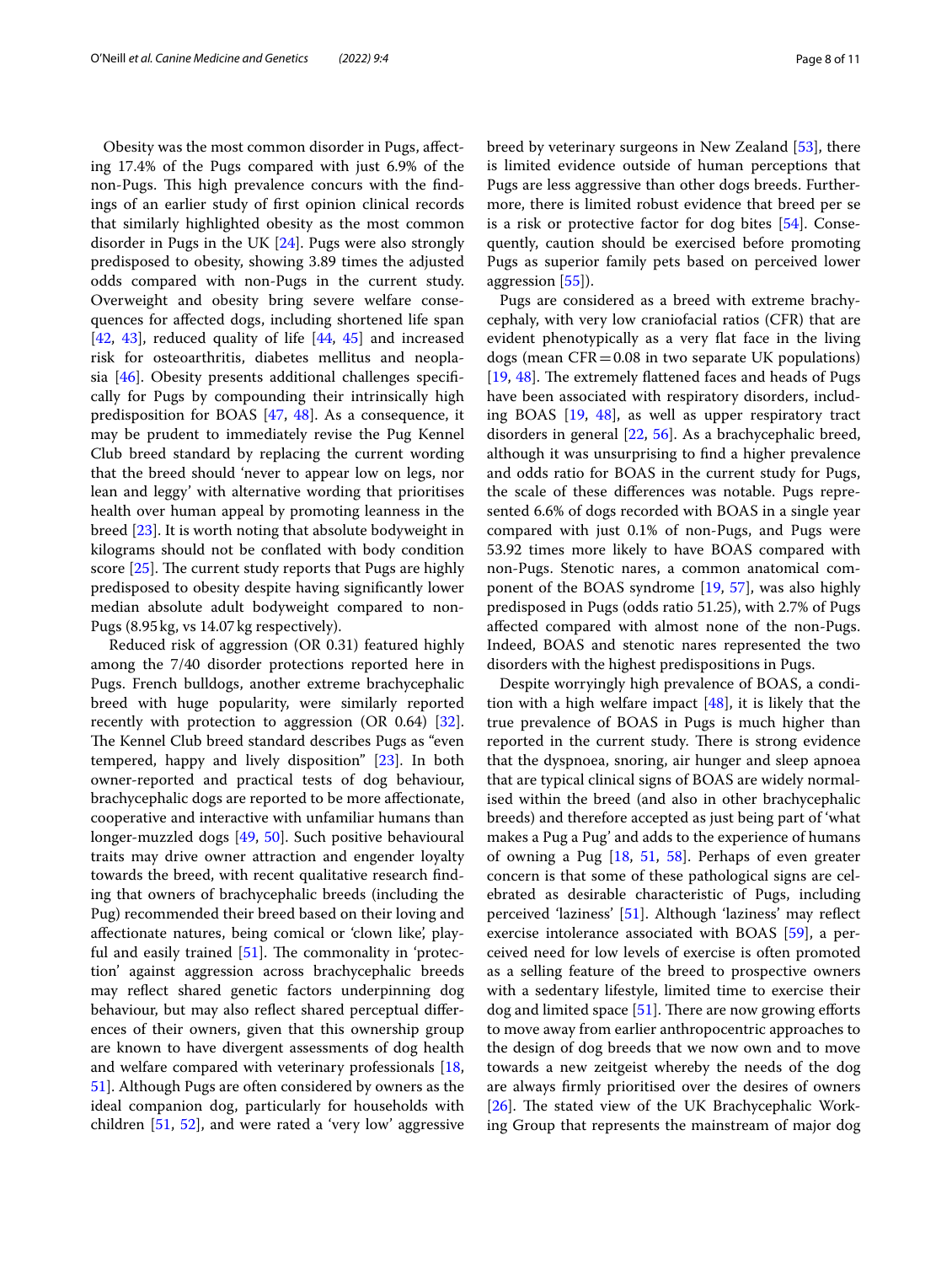welfare stakeholders in the UK is that 'maximising good health, welfare and temperament overrides all other considerations for dogs' [[13\]](#page-9-9). Living up to this aspirational goal will require substantial human behavioural and legislative change to move away from seeing dogs as commodities that can be shaped to suit humans, and instead towards seeing dogs as sentient beings whose welfare we, as humans, are responsible for [[60\]](#page-10-27).

Corneal ulceration represented the third highest predisposition in Pugs in the current study, and, with an odds ratio of 13.01, should be considered as an ultrapredisposition (odds ratio greater than 4.0) in Pugs [\[32](#page-9-29)]. There were 6.8% of Pugs affected with corneal ulceration compared with just 0.7% of non-Pugs. In a previous study of corneal ulceration based on primary-care clinical records, the Pug was the breed with the highest prevalence with 5.4% of dogs afected [[20\]](#page-9-16). Conformation risk factors that are common in Pugs have been reported for corneal ulceration, including brachycephalic craniofacial conformation, scleral exposure, and excessive nasal folds [ $48$ ]. The UK Kennel Club has recognised and responded to the health consequences from these conformational issues by moving Pugs to category-3 Breedwatch to discourage features such as excessive nasal folds, excessively prominent eyes, incomplete blink and sore eyes due to damage or poor eyelid conformation [\[9](#page-9-5)].

It is noteworthy that the median age of Pugs (2.36years) in the current study difered markedly from non-Pugs  $(4.44 \, \text{years})$ . There is substantial previous evidence that advancing age is a major risk factor for the majority of common disorders afecting dogs [[25](#page-9-21), [61](#page-10-28)]. A study of the 70 most common disorders among a sample of 22,333 dogs under primary veterinary care in the UK reported that only 13/70 (18.6%) disorder showed a median age of afected dogs that was below the median overall age of the study population (4.4years) [\[33](#page-10-0)]. For this reason, earlier studies that have applied univariable statistical methods to compare the odds of disorders between groups of dogs with widely difering ages are likely to have been heavily confounded and therefore to have led to unsafe inference [[5\]](#page-9-3). In an effort to mitigate these risk of confounding by age and other difering demography between Pugs and non-Pugs, the current study applies multivariable statistical modelling to account for these differences  $[62]$  $[62]$ . However, although this approach may have accounted for confounding efects on the current age cohort of Pugs, it is still possible that these methods may have underestimated the future risk of disorders for this cohort of Pugs as these dogs age. It is also worth considering the possible explanations for the relatively younger ages of the current Pug population compared with non-Pugs. This relative youth of Pugs may be partially explained by recent surge in popularity for Pugs and thus by a rapid infux of puppies entering the overall population [\[9](#page-9-5), [24](#page-9-20)]. However, there is growing evidence on the life-limiting efects of many of the disorder predispositions that are reported in Pugs and therefore the overall low median ages of Pugs may also be contributed to by high levels of deaths at relatively young ages in Pugs [[4,](#page-9-22) [5](#page-9-3)].

This study had several limitations consistent with Vet-Compass publications that have been previously reported and that are largely based on the nature of retrospective analysis of electronic patient record data [[63](#page-10-30), [64\]](#page-10-31). In addition, it is noteworthy that disorder profles in Pugs in the current study were compared against a residual sample of dogs that included many other brachycephalic breeds. Given that 18.74% of dogs under primary care are from breeds with brachycephaly [[5\]](#page-9-3), this high level of breeds with brachycephaly in the comparator group may have efectively underestimated the odds ratios reported here for many predispositions of Pugs that are strongly associated with their brachycephalic conformation. The study selected a single year as the underlying time period for analysis in order to provide fxed temporal boundaries that could be replicated in other studies with other breeds and species to facilitate comparative studies. The year of 2016 was selected for study because the available study population approached 1 million dogs for that period. Reporting of mortality and of comparative disorder profles for Pugs across multiple years were beyond the scope of the current study but are the focus of future planned VetCompass work.

## **Conclusion**

The current study highlights a series of common disorders that show either predisposition or protection in Pugs and that add to the evidence base urgently needed to reform this breed. Predispositions were shown to greatly outnumber protections, suggesting that there are some critical health and welfare challenges to overcome for Pugs. The widely differing health profiles between Pugs and other dogs in the UK suggest that the Pug has diverged to such an extent from mainstream dog breeds that the Pug breed can no longer be considered as a typical dog from the perspective of its disorder profle.

#### **Abbreviations**

BOAS: Brachycephalic obstructive airway syndrome; CI: Confdence interval; CFR: Craniofacial ratios; EPR: Electronic patient record; IQR: Interquartile range; KC: The Kennel Club; OR: Odds ratio.

#### **Acknowledgements**

Thanks to Noel Kennedy (RVC) for VetCompass™ software and programming development. We are grateful to the following researchers who assisted with data collection during this project: Alice Ashworth, Alison Toetz, Bethany Allen, Eleanor White, Elizabeth Ainsworth, Jasmine Broomhead, Joanne Humphrey, Penelope Crocker and Teresa Soares. We acknowledge the Medivet Veterinary Partnership, Vets4Pets/Companion Care, Goddard Veterinary Group, CVS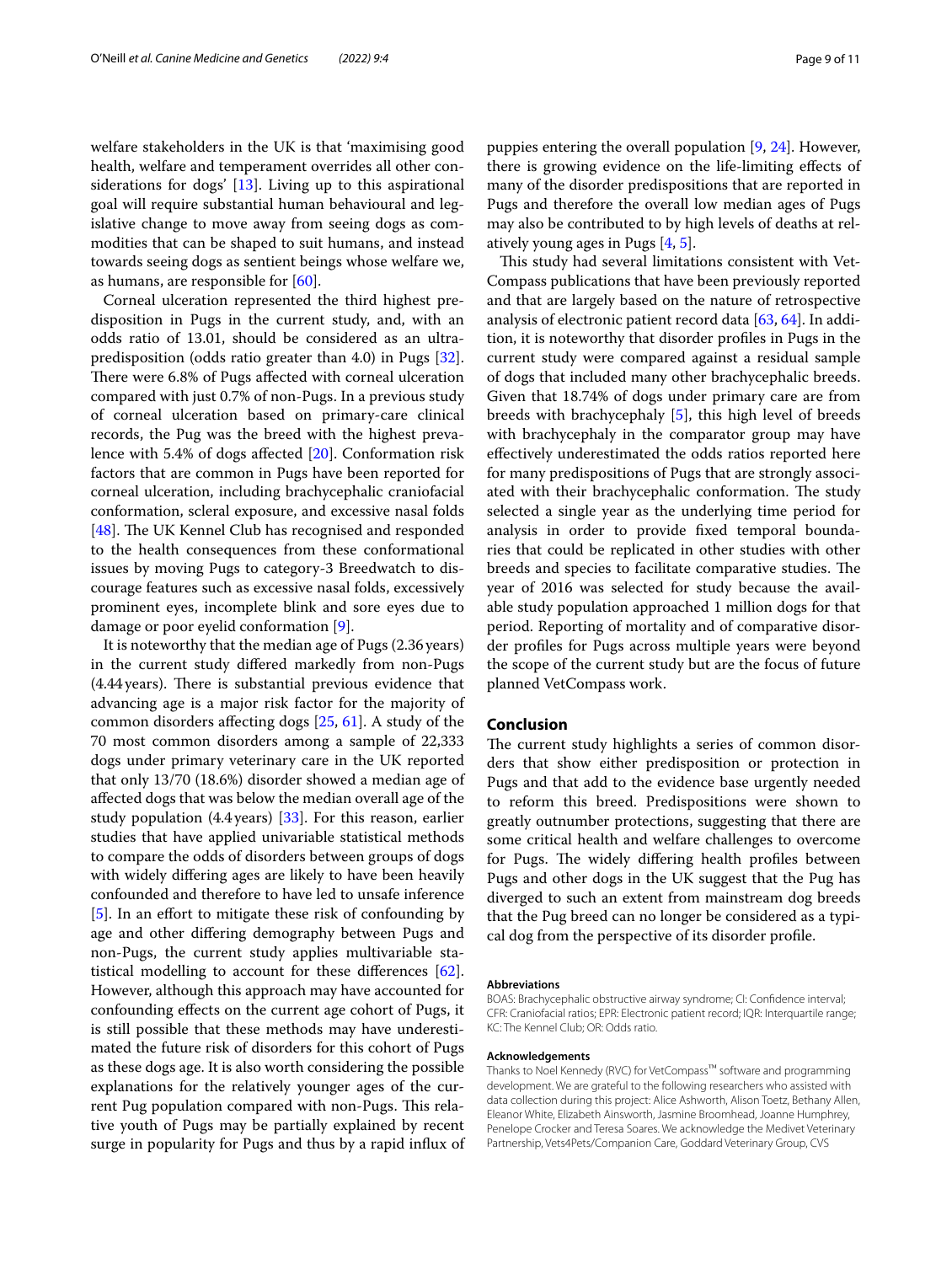Group, Linnaeus Group, IVC Evidensia, Beaumont Sainsbury Animal Hospital, PDSA, Blue Cross, Dogs Trust, Vets Now and the other UK practices who collaborate in VetCompass™. We are grateful to the Kennel Club Charitable Trust and Agria Pet Insurance and the Kennel Club, for supporting VetCompass™.

#### **Authors' contributions**

DON and JS were responsible for the conception and design, acquisition and extraction of data. DON and CP carried out the analysis. DON, JS, RP and CP were mainly responsible for drafting the manuscript. DON, JS, RP, DB, DC and CP were involved in interpreting the results, revising the manuscript and gave fnal approval of the version to be published. DON, JS, RP, DB, DC and CP agree to be accountable for all aspects of the accuracy and integrity of the work.

#### **Funding**

This study was supported at the RVC by an award from the Kennel Club Charitable Trust and Agria Pet Insurance. Neither the Kennel Club Charitable Trust, the Kennel Club or Agria Pet Insurance had any input in the design of the study, the collection, analysis and interpretation of data or in writing the manuscript.

#### **Availability of data and materials**

The datasets generated during and/or analysed during the current study will be made available at the RVC Research Online repository.

## **Declarations**

#### **Ethics approval and consent to participate**

Ethics approval was granted by the RVC Ethics and Welfare Committee (reference number URN Ref SR2018–1652).

#### **Consent for publication**

Not applicable.

#### **Competing interests**

The authors have no conficts of interest to declare.

#### **Author details**

<sup>1</sup> Pathobiology and Population Sciences, The Royal Veterinary College, Hawkshead Lane, North Mymms, Hatfield, Herts AL9 7TA, UK.<sup>2</sup> Clinical Science and Services, The Royal Veterinary College, Hawkshead Lane, North Mymms, Hatfeld, Herts AL9 7TA, UK.

### Received: 4 January 2022 Accepted: 7 April 2022 Published online: 18 May 2022

#### **References**

- <span id="page-9-0"></span>1. Wayne RK, Leonard JA, Vila C. Genetic analysis of dog domestication. In: Zeder MA, editor. Documenting domestication: new genetic and archaeological paradigms. Berkeley: University of California Press; 2006. p. 279–93.
- <span id="page-9-1"></span>2. Wayne RK, vonHoldt BM. Evolutionary genomics of dog domestication. Mamm Genome. 2012;23(1):3–18.
- <span id="page-9-2"></span>3. Asher L, Diesel G, Summers JF, McGreevy PD, Collins LM. Inherited defects in pedigree dogs. Part 1: disorders related to breed standards. Vet J. 2009;182(3):402–11.
- <span id="page-9-22"></span>4. Gough A, Thomas A, O'Neill D. Breed predispositions to disease in dogs and cats. 3rd ed. Chichester: Wiley-Blackwell; 2018. p. 398.
- <span id="page-9-3"></span>5. O'Neill DG, Pegram C, Crocker P, Brodbelt DC, Church DB, Packer RMA. Unravelling the health status of brachycephalic dogs in the UK using multivariable analysis. Sci Rep. 2020;10(1):17251.
- <span id="page-9-4"></span>6. O'Neill DG, Skipper AM, Kadhim J, Church DB, Brodbelt DC, Packer RM. Disorders of bulldogs under primary veterinary care in the UK in 2013. PLoS One. 2019;14(6):e0217928.
- 7. O'Neill DG, Baral L, Church DB, Brodbelt DC, Packer RMA. Demography and disorders of the French bulldog population under primary veterinary care in the UK in 2013. Canine Genet Epidemiol. 2018;5(1):3.
- 8. O'Neill D. Pug health using VetCompass 'big data'. Vet Ireland J. 2016;6(12):681–5.
- <span id="page-9-5"></span>9. The Kennel Club. Breed registration statistics: The Kennel Club Limited; 2022. Available from: [https://www.thekennelclub.org.uk/media-centre/](https://www.thekennelclub.org.uk/media-centre/breed-registration-statistics/) [breed-registration-statistics/.](https://www.thekennelclub.org.uk/media-centre/breed-registration-statistics/) Accessed 12 Apr 2022.
- <span id="page-9-6"></span>10. BVA. Breed to Breathe: British Veterinary Association. 2021. Available from: [https://www.bva.co.uk/take-action/breed-to-breathe-campa](https://www.bva.co.uk/take-action/breed-to-breathe-campaign/) [ign/](https://www.bva.co.uk/take-action/breed-to-breathe-campaign/). Accessed 12 Apr 2022.
- <span id="page-9-7"></span>11. Blue Cross. End the Trend: Blue Cross; 2021. Available from: [https://](https://www.bluecross.org.uk/end-the-trend-brachycephalic-petition) [www.bluecross.org.uk/end-the-trend-brachycephalic-petition](https://www.bluecross.org.uk/end-the-trend-brachycephalic-petition). Accessed 12 Apr 2022.
- <span id="page-9-8"></span>12. Packer R, O'Neill D, editors. Health and welfare of brachycephalic (fatfaced) companion animals: a complete guide for veterinary and animal professionals. 1st. ed. Boca Raton: CRC Press; 2021.
- <span id="page-9-9"></span>13. BWG. The Brachycephalic Working Group: The Brachycephalic Working Group; 2022. Available from:<http://www.ukbwg.org.uk/>. Accessed 12 Apr 2022.
- <span id="page-9-10"></span>14. Belmonte B. The pug handbook. 1st ed. Hauppauge: Barron's; 2004. p. 153.
- <span id="page-9-11"></span>15. Brearley JM. The book of the pug. 1st ed. Neptune: Reigate: T.F.H; 1980. p. 320.
- <span id="page-9-12"></span>16. Lorenz K. Studies in human and animal behavior. Cambridge: Harvard University Press; 1971.
- <span id="page-9-13"></span>17. Archer J, Monton S. Preferences for infant facial features in pet dogs and cats. Ethology. 2011;117(3):217–26.
- <span id="page-9-14"></span>18. Packer RMA, O'Neill DG, Fletcher F, Farnworth MJ. Great expectations, inconvenient truths, and the paradoxes of the dog-owner relationship for owners of brachycephalic dogs. PLoS One. 2019;14(7):e0219918.
- <span id="page-9-15"></span>19. Liu N-C, Troconis EL, Kalmar L, Price DJ, Wright HE, Adams VJ, et al. Conformational risk factors of brachycephalic obstructive airway syndrome (BOAS) in pugs, French bulldogs, and bulldogs. PLoS One. 2017;12(8):e0181928.
- <span id="page-9-16"></span>20. O'Neill D, Lee MM, Brodbelt DC, Church DB, Sanchez RF. Corneal ulcerative disease in dogs under primary veterinary care in England: epidemiology and clinical management. Canine Genet Epidemiol. 2017;4(1):5.
- <span id="page-9-17"></span>21. O'Neill DG, O'Sullivan AM, Manson EA, Church DB, Boag AK, McGreevy PD, et al. Canine dystocia in 50 UK frst-opinion emergency-care veterinary practices: prevalence and risk factors. Vet Rec. 2017;181(4):88.
- <span id="page-9-18"></span>22. O'Neill DG, Jackson C, Guy JH, Church DB, McGreevy PD, Thomson PC, et al. Epidemiological associations between brachycephaly and upper respiratory tract disorders in dogs attending veterinary practices in England. Canine Genet Epidemiol. 2015;2(1):10.
- <span id="page-9-19"></span>23. The Kennel Club. Breed standards: The Kennel Club; 2022. Available from: [https://www.thekennelclub.org.uk/activities/dog-showing/breed-stand](https://www.thekennelclub.org.uk/activities/dog-showing/breed-standards/) [ards/.](https://www.thekennelclub.org.uk/activities/dog-showing/breed-standards/) Accessed 12 Apr 2022.
- <span id="page-9-20"></span>24. O'Neill DG, Darwent EC, Church DB, Brodbelt DC. Demography and health of pugs under primary veterinary care in England. Canine Genet Epidemiol. 2016;3(1):1–12.
- <span id="page-9-21"></span>25. Pegram C, Raffan E, White E, Ashworth AH, Brodbelt DC, Church DB, et al. Frequency, breed predisposition and demographic risk factors for overweight status in dogs in the UK. J Small Anim Pract. 2021;62(7):521–30.
- <span id="page-9-23"></span>26. The Kennel Club. Breed health and conservation plans (BHCPs): The Kennel Club Limited; 2022. Available from: [https://www.thekennelclub.org.](https://www.thekennelclub.org.uk/health/breed-healthand-conservation-plans/) [uk/health/breed-healthand-conservation-plans/.](https://www.thekennelclub.org.uk/health/breed-healthand-conservation-plans/) Accessed 12 Apr 2022.
- <span id="page-9-24"></span>27. BWG. Breed Health and Conservation Plans: Brachycephalic Working Group; 2021. Available from: [http://www.ukbwg.org.uk/?page\\_id](http://www.ukbwg.org.uk/?page_id=460)=460. Accessed 12 Apr 2022.
- <span id="page-9-25"></span>28. Bartlett PC, Van Buren JW, Neterer M, Zhou C. Disease surveillance and referral bias in the veterinary medical database. Prev Vet Med. 2010;94(3–4):264–71.
- <span id="page-9-26"></span>29. Pegram C, Wonham K, Brodbelt DC, Church DB, O'Neill DG. Staffordshire bull terriers in the UK: their disorder predispositions and protections. Canine Med Genet. 2020;7(1):13.
- <span id="page-9-27"></span>30. Pegram C, Woolley C, Brodbelt DC, Church DB, O'Neill DG. Disorder predispositions and protections of Labrador retrievers in the UK. Sci Rep. 2021;11(1):13988.
- <span id="page-9-28"></span>31. VetCompass. VetCompass Programme London: RVC Electronic Media Unit; 2022. Available from: <http://www.rvc.ac.uk/VetCOMPASS/>. Accessed 12 Apr 2022.
- <span id="page-9-29"></span>32. O'Neill DG, Packer RMA, Francis P, Church DB, Brodbelt DC, Pegram C. French bulldogs differ to other dogs in the UK in propensity for many common disorders: a VetCompass study. Canine Med Genet. 2021;8(1):13.